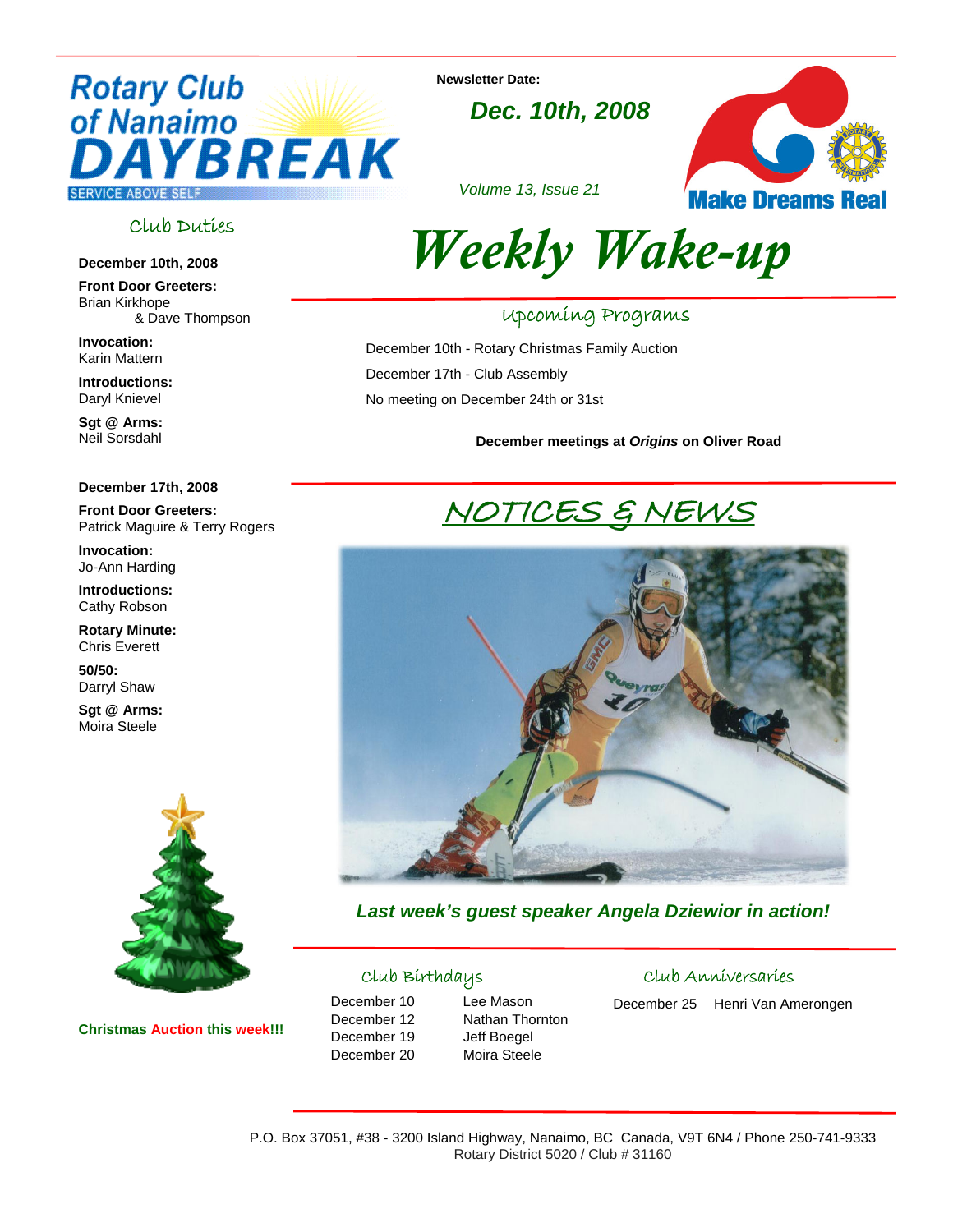#### Meeting Notes from December 3rd… submitted by Val Lennox

Wendy Ferrero presented the A-Z of Daybreak Rotary with the following cleverly crafted and creative Rotary Minute:

**A B**odacious **C**lub, **D**onating **E**asily to **F**oundation, 50/50, Families, **G**olf and Greycup.

**H**elping **I**ndividuals; **J**uggling **K**inetic **L**ives…



*Jim McIvor provides a report on the Grey Cup party...* 



*The first meeting at Origin at Longwood...* 

**N**otable **O**pposition to **P**olio **Q**uality **R**otarians **S**tanding **T**all, **U**nderstanding their

**V**alue to the **W**orld

**M**aking

**X** and Y chromosomes together **Y**ield a **Z**illion possibilities…

#### **Grey Cup and Presentation**

Jim McIvor announced that the Grey Cup Party and Grey Cup Pool ticket sales raised a total of \$7,941.92. The gaming tickets raised \$2,500 and the party and associated fundraisers at the party collected \$3,481. The party was attended by 144 people. Jim noted that most members of the club participated in some way.

He presented \$2,500 to Erin Van Steen for the school district's Keep Playing program, which helps low-income students with the expenses of being involved in sports, including equipment and trips.

#### **Guest Speaker: Andrea Dziewior**

World-class disabled skier Andrea Dziewior – who



*...and then present Erin Van Steen with a cheque.* 

was assisted by Rotary Daybreak earlier in her career while she was still a student at NDSS – re-

## Rotary Club Meetings

Monday – Parksville, Bayside Inn, Noon

Tuesday – Nanaimo North, Frith-Radcliffe Auditorium, Kiwanis Village, 6:15 p.m. Wednesday – Nanaimo Oceanside, ABC Restaurant on Mary Ellen Drive, 5 p.m. Thursday – Lantzville – ABC Restaurant on Mary Ellen Drive, 7 a.m. Friday – Nanaimo – Coast Bastion Inn, 12:15 p.m.

#### Rotary Contacts

**Club President:** 

Ron Blank **Club Secretary:**  Nicole Gosselin **Club Treasurer:**  Nathan Thornton **Club President Elect:**  Dave Perry **Bulletin Editor:**  Robb Mowbray **Foundation Chair:**  Don Bonner **Assistant Governor Area 2B**  Brian Kirkhope **District Governor 2008-09:**  Brian Beagle **RI President 2008-09:**  Dong Kurn Lee

#### Bingo Volunteers

| Dec. 26 Val Lennox    |
|-----------------------|
| & ???                 |
| Feb. 13 Dave Thompson |
| & Nathan Thornton     |
| Feb. 20 Ken Hammer    |
| & Denise Davidson     |
|                       |

#### ~~~~~~~~ Make-ups

To ensure that your make-up information is properly recorded, send any info on extra meetings attended, extra committee work, service projects, online work, etc. to Rod Mont (mont@islandlaw.ca).

*Please send content and photos for the Weekly Wake-up to Robb Mowbray at robb@theatrebc.org*.

~~~~~~~~

#### **FOUR WAY TEST**

~~~~~~~~

- 1. Is it the TRUTH?
- 2. Is it FAIR to all concerned?
- 3. Will it build GOODWILL and BETTER FRIENDSHIPS?
- 4. Will it be BENEFICIAL to all concerned?